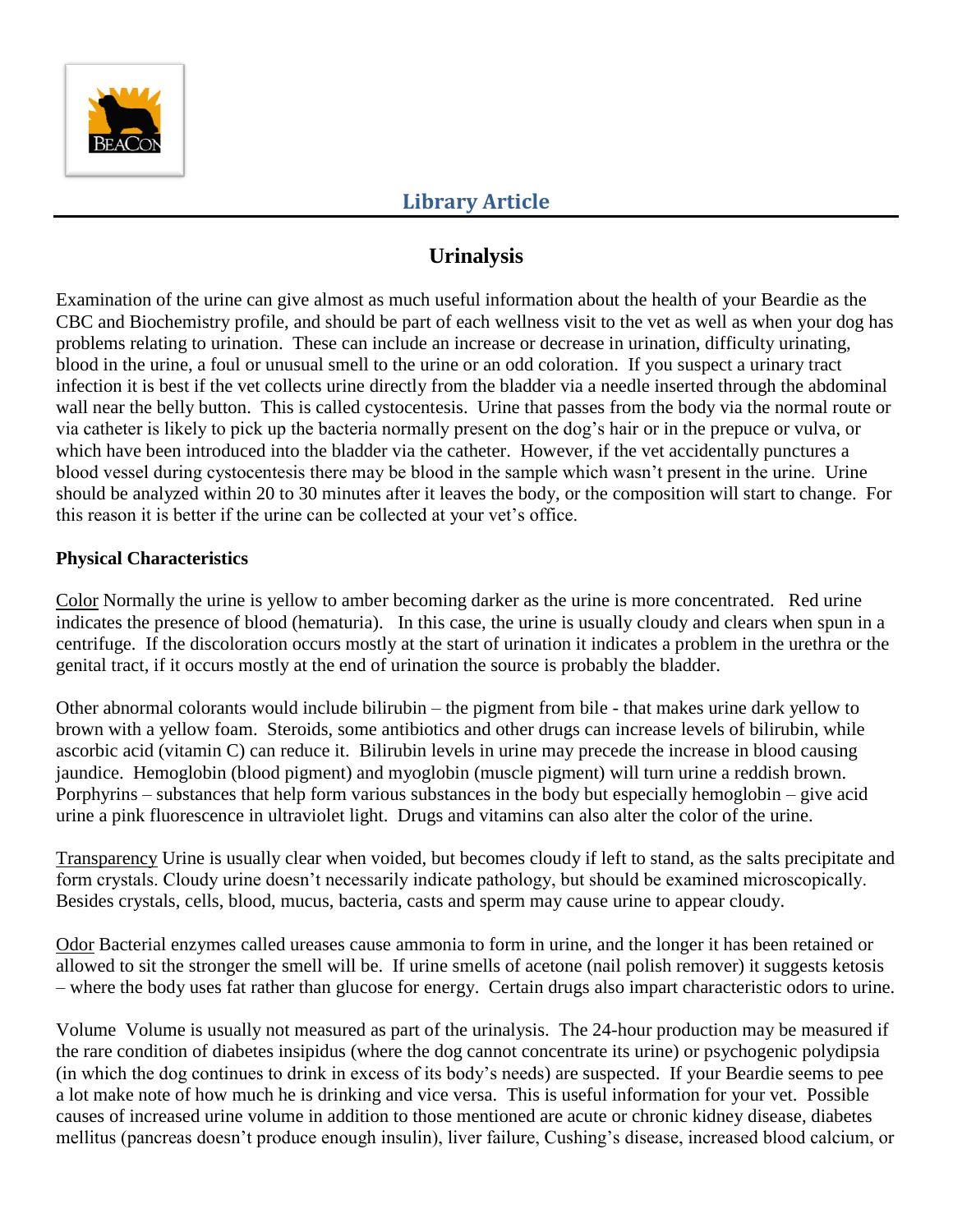

pyometra. Reduced urine volume is also associated with acute kidney disease, dehydration, shock, terminal chronic kidney disease or urinary tract obstruction.

Urine Concentration This is usually measured as specific gravity. However, this can vary greatly in normal animals depending on their hydration status. A dog with a specific gravity greater than 1.030 is presumed to be able to concentrate urine adequately. If there is a concern about how well the dog can concentrate urine, the first urine of the day after being deprived of water overnight is most informative.

#### **Chemical Characteristics**

Protein The amount of protein present in urine should be evaluated with regard to the specific gravity. The less concentrated the urine the more significant the presence of protein – proteinuria. If there is significant protein in the urine then the source must be determined. Blood can indicate hemorrhage into the urinary tract, while white cells alone indicate inflammation of the urinary tract, although not the location of the problem. Very high values of protein - in the absence of blood or cellular sediment with or without casts - is typically found in kidney disease primarily affecting the glomeruli – the parts of the kidney where blood filtration takes place . If the kidney disease affects the tubules where active and passive exchange of water and electrolytes occurs protein levels will be low to moderate. Most kidney disease affects both glomeruli and tubules though, and protein levels will be relatively high. Transitory mild increases in proteinuria associated with temporary changes in glomerular permeability can occur in fever, heart disease, seizures, shock or muscular exertion. Non transient proteinuria is usually divided into prerenal - hemoglobin, myoglobin and other low molecular weight proteins can be excreted if their concentration in the blood is high; renal or postrenal - due to urinary tract infections or hemorrhage. Recently, urinalysis has begun to include measurement of microalbumin in the urine. This is considered elevated if the level is greater than 2.5 mg/dl. This test is used as an early detection tool for detecting kidney disease before significant damage to the kidneys has already occurred as it will have when levels of albumin in the urine are detectable by standard tests.

Glucose If blood levels of glucose exceed the capacity of the tubules to resorb it, then glucose appears in the urine. This usually happens when blood glucose is greater than 180 mg/dl. Problems with the renal tubules themselves rarely cause a problem, certainly in Beardies. Diabetes mellitus is the primary rule-out for glucosuria.

Ketones Ketonuria is present before ketones are detectable in the blood. It indicates the excessive breakdown of fat and/or deficient carbohydrate metabolism. It can result from diabetes mellitus, starvation or low carbohydrate high fat diets.

Bilirubin If bile flow is obstructed bilirubin is released into the blood, and from there into the urine. In dogs it will be detected in urine prior to detection in the blood. This is important as it will allow earlier detection of gall bladder and/or liver disease. However, it is non specific, and a positive result may also be due to the breakdown of red cells in the blood vessels or from hemoglobin in the urine.

Occult Blood Positive tests indicate blood, hemoglobin or myoglobin in the urine. If it is blood, red cells will be found in the sediment, and some of these will have broken releasing hemoglobin into the urine. It usually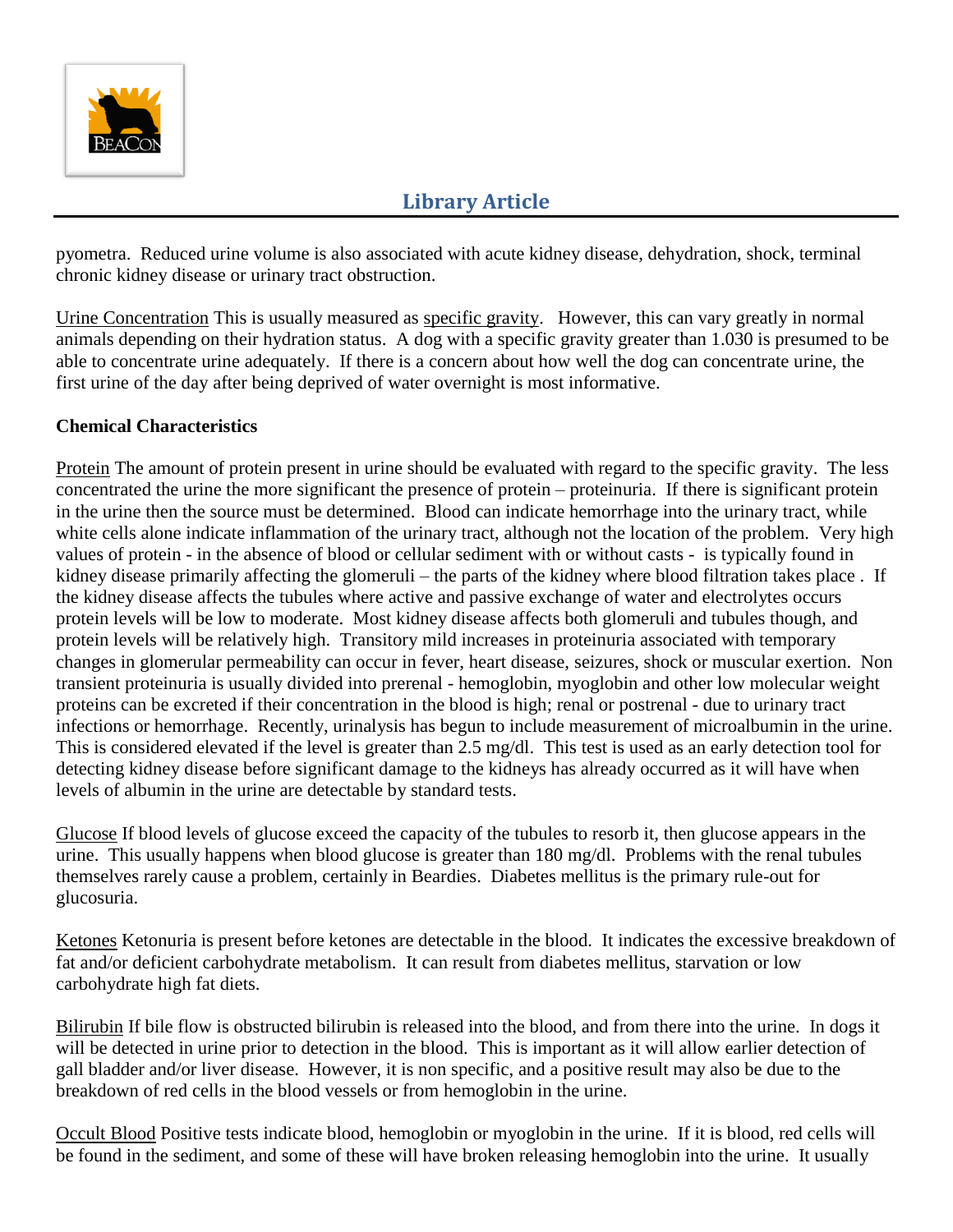

indicates a problem in the lower urinary or genital tract unless blood is collected by cystocentesis in which case it is probably an artifact. If hemoglobin is present in the urine it will not clear on centrifugation, erythrocytes will usually not be present, and plasma will also be reddish in color. It usually indicates an intravascular hemolytic anemia. Myoglobin produces brown rather than red urine, that doesn't clear on centrifugation, but plasma will be clear. There will be no evidence of anemia. Its presence indicates muscle disease.

Urobilinogen can only be measured in fresh urine as it degenerates quickly. It is formed in the gut from bilirubin so that it can be resorbed and used to make more bile acids. Its presence in the urine indicates that the bile duct is not completely blocked. Levels vary dramatically though and absence does not prove the bile duct is blocked. Levels increase in hemolytic diseases and also if there is reduced functional liver mass.

pH pH is a measure of the acidity or alkalinity of the urine. The healthy kidneys maintain optimal blood pH by secreting hydrogen or bicarbonate ions into the urine as necessary. It can only be measured in absolutely fresh urine as urine loses carbon dioxide if left to stand making it more alkaline. High protein diets make urine more acid. Cystitis and other causes of urine retention make urine more alkaline as urea is converted to ammonia. The pH of the urine determines which types of crystals and uroliths (stones) may form. Certain drugs can affect urine pH, while urine pH can affect the efficacy of certain drugs to treat urinary tract disease.

#### **Sediment Examination**

The quantity of sediment in urine depends on how concentrated it is, so values must be evaluated taking the urine's specific gravity into consideration. The method of collection will also influence the type and amount of sediment present due to contamination outside the urinary system, or bleeding during cystocentesis.

Epithelial cells are of three types. Squamous epithelial cells slough off from the urethra, vagina and prepuce and are of no diagnostic significance. Transitional epithelial cells come from the upper urethra, bladder, ureters and the pelvis of the kidney – the part where the filtered urine collects before passing via the ureters to the bladder. They are only of diagnostic significance in cases of transitional cell cancers. Renal epithelial cells come from the kidney tubules and are often hard to distinguish from the slightly smaller white cells.

Red Blood Cells More than 4 or 5 RBCs (erythrocytes) per high power field indicates hemorrhage due either to trauma or inflammation of the urinary tract. In concentrated urine they can have an irregular outline, and in dilute urine they may lyse. Certain yeasts can also resemble RBCs.

White Blood Cells More than 5 to 8 WBCs (leukocytes) per high power field indicates pus in the urine that may or may not be septic. They are usually seen with bacteria in the urine, but bacteria can occur without pus. WBCs break down as urine is left to stand, and also in dilute and alkaline urine.

Casts These elongated structures form on a skeleton of mucoprotein produced in the distal tubules of the kidneys when the urine is acidic – alkaline urine tends to dissolve them. Anything present in the distal tubules at the time of formation will be embedded in the cast. While they indicate changes in the tubules, they can be seen in healthy individuals, and do not measure the severity of kidney disease. They are discharged intermittently, so their absence also does not rule out kidney disease. Hyaline casts are hard to detect, and are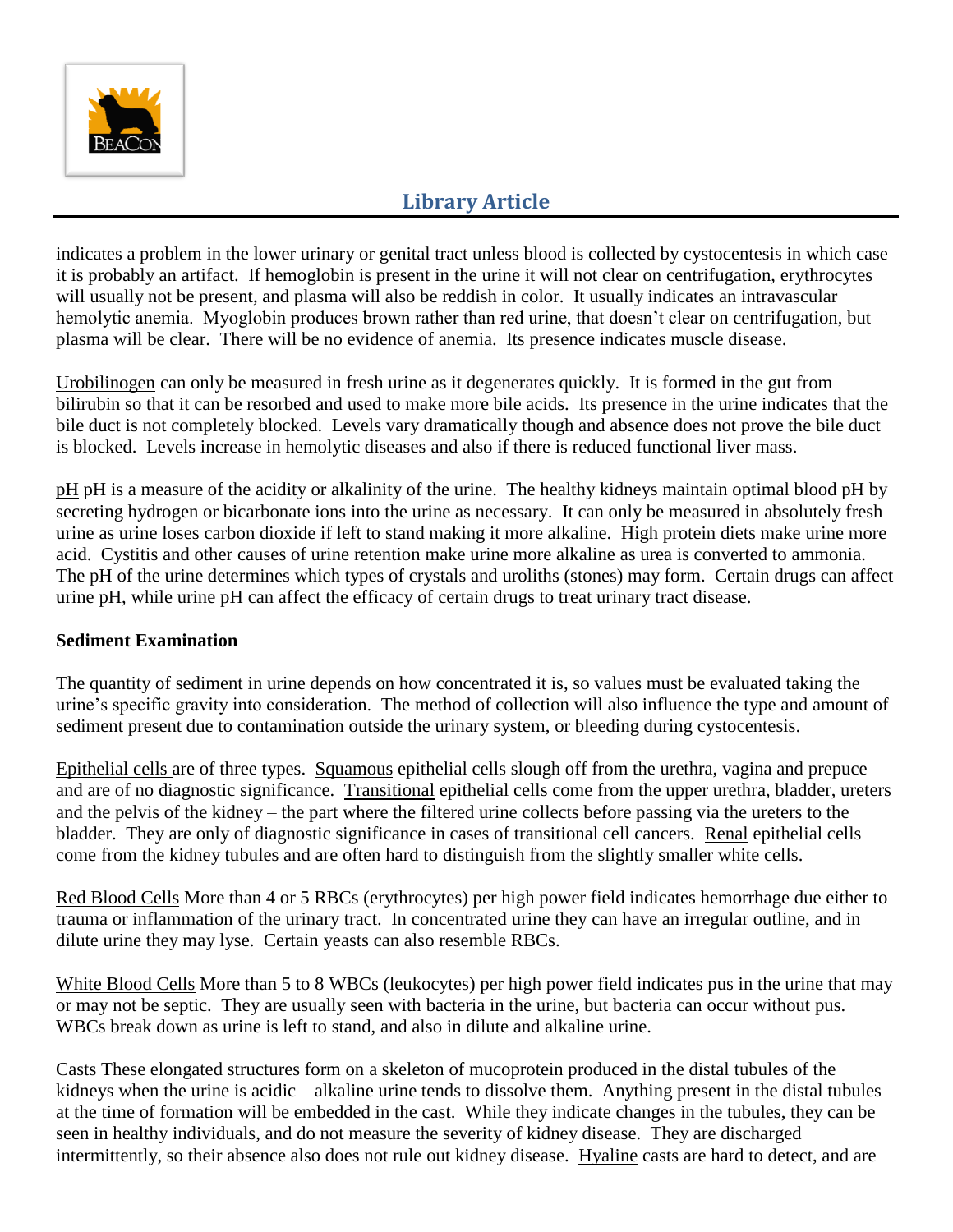

composed solely of mucoprotein. Granular casts are the most common type and contain plasma proteins and any tubular debris. They are similar to epithelial casts, although these also contain epithelial cells sloughed from the lining of the tubules. Waxy casts lack granular content and are wide and often have broken ends. They are degenerating cellular or granular casts and indicate chronic tubular damage. Fatty casts contain globules of fat from degenerating tubular epithelial cells. Erythrocyte casts indicate hemorrhage or inflammation in the kidneys and leukocyte casts kidney inflammation.

Mucus indicates irritation of the urethra, or genital secretion. Fat may be seen and is of no pathological significance. Sperm may also be present.

Bacteria These can be divided into rods (longer in one dimension) or cocci (basically round) and can occur singly or in chains. They are best identified using stains. As a general rule, there must be 30,000 bacteria/ml present before they can be visualized microscopically. Urine is sterile only until mid urethra, so bacteria seen on free catch or catheterized urine specimens are of questionable diagnostic significance. While it may be acceptable veterinary medicine to prescribe antibiotics which are generally efficacious to dogs with a first or rare urinary tract infection, culture and sensitivity to antibiotics in vitro must be determined for dogs with recurrent or persistent infections and the urine must be obtained via cystocentesis to avoid contamination.

Parasites Those parasitic structures that may be seen in urine include Diotophyma renale – the giant kidney worm, which dogs can get from ingesting infected raw fish or frogs; Capillaria plica eggs – dog bladder worm, dogs become infected by eating infected earthworms; microfilaria of Dirofilaria immitis, the dog heartworm. While budding yeasts and segmented hyphae may be seen in urine, fungi are purely contaminant artifacts.

Crystals Precipitation will depend upon the pH of the urine and the solubility and concentration of the crystalloid. Crystals are identified by their shape, color and whether they dissolve in acids or alkaline solutions. Only when crystals become large enough to form stones or uroliths do they usually have clinical significance. The following crystals may indicate potential pathology.

Ammonium biurate can occur with portal venous systemic shunts and other liver diseases.

Tyrosine may be associated with liver disease.

Cystine is caused by altered protein metabolism, usually congenital cystinuria - seen most often in Chihuahua, Dalmatians, Dachshunds, Tibetan spaniels, Landseer Newfoundlands, bulldogs, and basset hounds.

Sulfonamide These crystals are seen in dogs that have been treated excessively with sulfa antibiotics.

Oxalates These may be normal, but are also seen in dogs with ethylene glycol (antifreeze) and certain plant toxicities.

Hippuric acid These may also occur with ethylene glycol ingestion.

Struvite or triple phosphate These crystals form in alkaline urine. While struvite calculi are the most common type of urinary stone, crystals are usually present without stones.

### **Uroliths**

The formation of stones in the urinary tract is not usually diagnosed by urinalysis. However, they usually present with straining to urinate, blood in the urine prompting the owner to bring the dog for urinalysis, others may be found on routine health check having no presenting signs.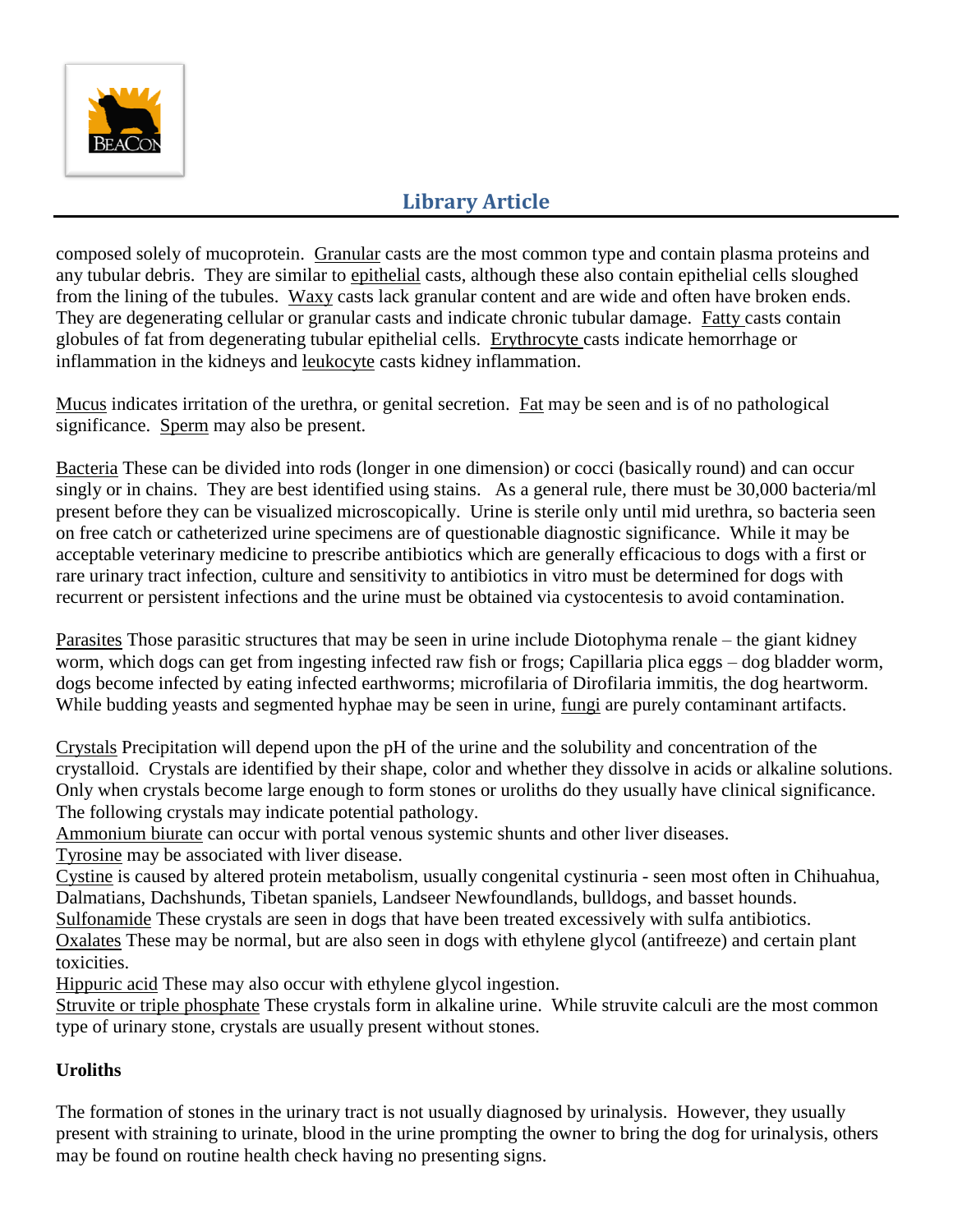

Calcium Oxalate These are found most often in miniature schnauzers, Lhasa apsos and Yorkshire terriers. Risk factors include excessive dietary calcium, protein, sodium and vitamin D all of which produce increased calcium in the urine. Dietary oxalates (found in chocolate and peanuts) as well as ascorbic acid increase oxalate secretion. High concentrations of glucocorticoids whether natural or given as drugs and the diuretic furosemide also increase calcium excretion. Crystals of calcium oxalate may be seen in the urine sediment. Special diets do not dissolve these stones. They can either be flushed back into the bladder and removed surgically or broken up with shock wave lithotripsy. Even if blood calcium remains normal, most affected dogs form new stones within three years.

Calcium Phosphate These are also called apatite stones. They form more often in the kidneys than in the bladder. Pure apatite stones are usually associated with primary hyperparathyroidism kidney tubular acidosis or excessive dietary calcium and phosphorus. However, some apatite is usually found in both struvite and calcium oxalate stones. Crystals of some forms of calcium phosphate may be seen on urinalysis. Primary diseases must be treated, but surgery or lithotripsy may be needed to remove obstructive stones. Canned diets that reduce calcium excretion and restrict phosphorus are used to prevent further stones forming too.

Cystine Cystine, a non-essential amino acid, is normally present in low concentrations in plasma and having been filtered out by the glomeruli is resorbed by the proximal tubules of the kidneys. In dogs with cystinuria not only is the cystine not resorbed it may be actively secreted. Cystine dissolves in alkaline urine but forms crystals and stones in acid urine. Not all dogs with cystinuria form stones. Stones can be dissolved by adding 2-mercaptopropionyl glycine (2-MPG) which compounds with cystine in a more soluble form. Urine alkalinizers and diets which reduce urinary excretion of cystine while diluting urine concentration are used to manage these uroliths.

Struvite These uroliths are composed of magnesium ammonium phosphate hexahydrate (MAP) aka struvite. The formation of these stones requires supersaturation of the urine with MAP and it is usually associated with urinary tract infections caused by urease producing bacteria – especially *Staphylococcus, Proteus* and Ureaplasma. Urine has to be alkaline. Elevated urea in the urine from high protein diets or the breakdown of amino acids for other reasons also contributes to MAP formation. Anatomic and metabolic abnormalities that predispose dogs to urinary tract infections are another risk factor. While any breed may be affected miniature schnauzers, dachshunds, poodles, Scottish terriers, beagles, Pekingese, and corgis are at particular risk. Struvite stones can be dissolved using a special calculolytic diet. This is to be used only for the time it takes to dissolve the stones and should not be used long term. It must also not be used in a dog that requires more protein than is present in the diet. Any UTI should be treated with appropriate antibiotics. Urinary acidifiers and diligence in early detection and treatment of urinary tract infections will help prevent recurrence.

Urate Uric acid, sodium urate or ammonium urate uroliths occur in dogs with impaired metabolism or uric acid and ammonia, they are frequently seen in dogs with portosystemic shunts. Dalmatians, bulldogs, miniature schnauzers and Yorkshire terriers are at the greatest risk. Urine is acid and urate crystals will be seen. Crystals can be dissolved by feeding a low purine, urine alkalinizing diet. Initially, urinalysis should be repeated every one to two months to detect recurrence as early as possible. If urate crystals are not detected this can increase to every 2-4 months if the dog is clear for 6 months.